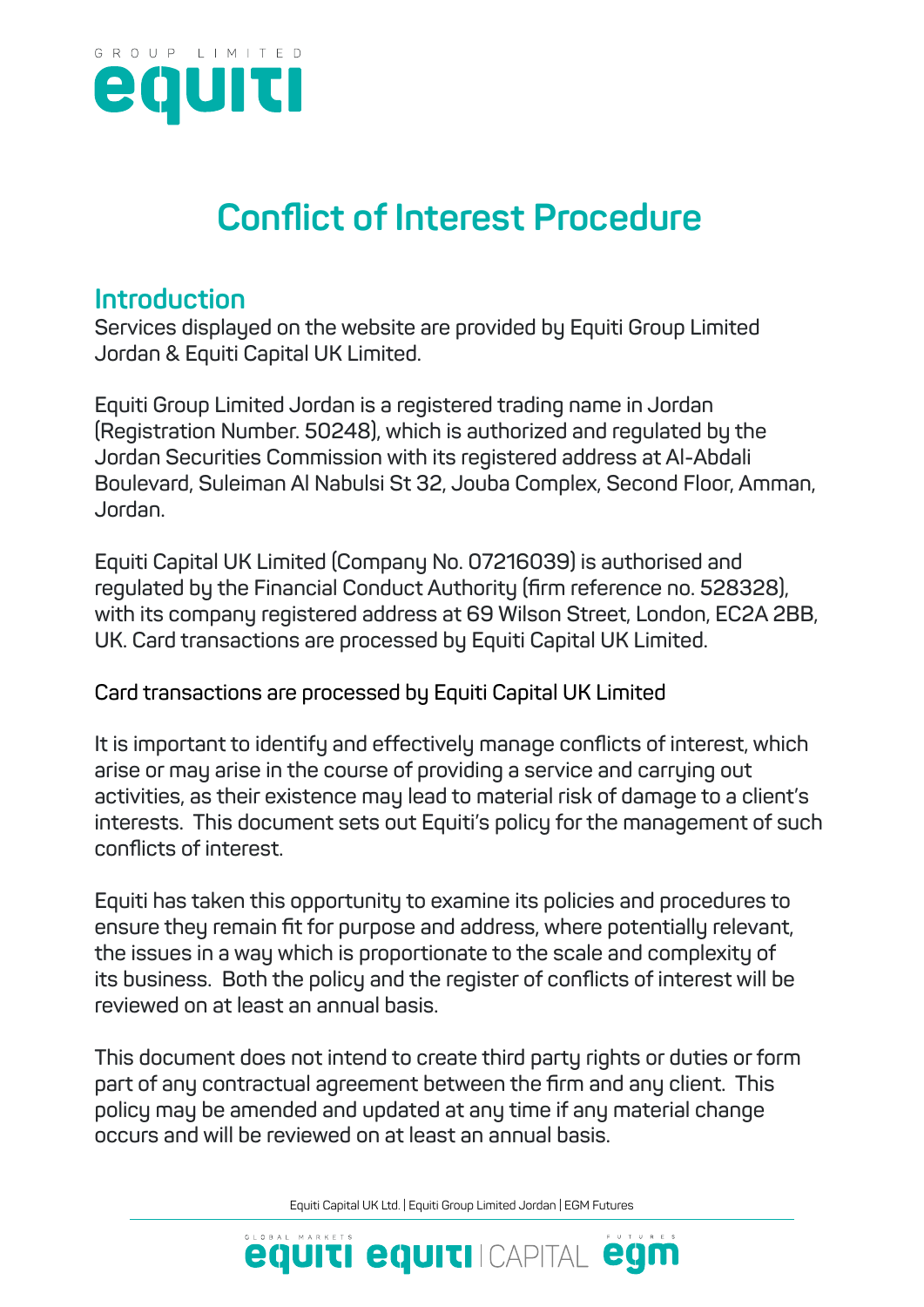

**If at any time you are in doubt as to how to act in a given situation where you are faced with an actual or potential conflict of interest, you should contact the Compliance Officer.**

**Whilst conflicts of interest are important to be adhered to by all of Equiti's staff, they are non-exhaustive, and certain other additional rules may apply to readers who are members of professional associations by virtue of their job role. Failure to follow any of the rules whether by express breach, or failure to follow any of the spirit of identifying, mitigating and managing conflicts of interest may also be a breach of an employment contract. Disciplinary action may be taken by Equiti as a result.**

## **Conflicts of Interest**

**These services that Equiti provides to its clients could potentially give rise to conflicts of interest entailing a material risk of damage to the interests of one or more clients. This document aims to set out these potential conflicts and the procedures that are in place to be followed and measures to be adopted in order to manage such conflicts.**

**Conflicts of interest may occur between a customer and Equiti, including its managers, employees or any persons directly or indirectly linked to the firm, or between two or more clients.**

**Treating customers fairly is central to the core values of Equiti. There is an embedded culture that understands what is considered acceptable and unacceptable behaviour. As such, conflicts of interest and the identification / management / mitigation thereof are central to this philosophy and culture.**

### **Definition**

**An actual or potential conflict may arise when, in the exercise of its activities and services, the interests of:**

**• Equiti (including its managers, employees and appointed representatives or any person directly or indirectly linked to them by the control); or**

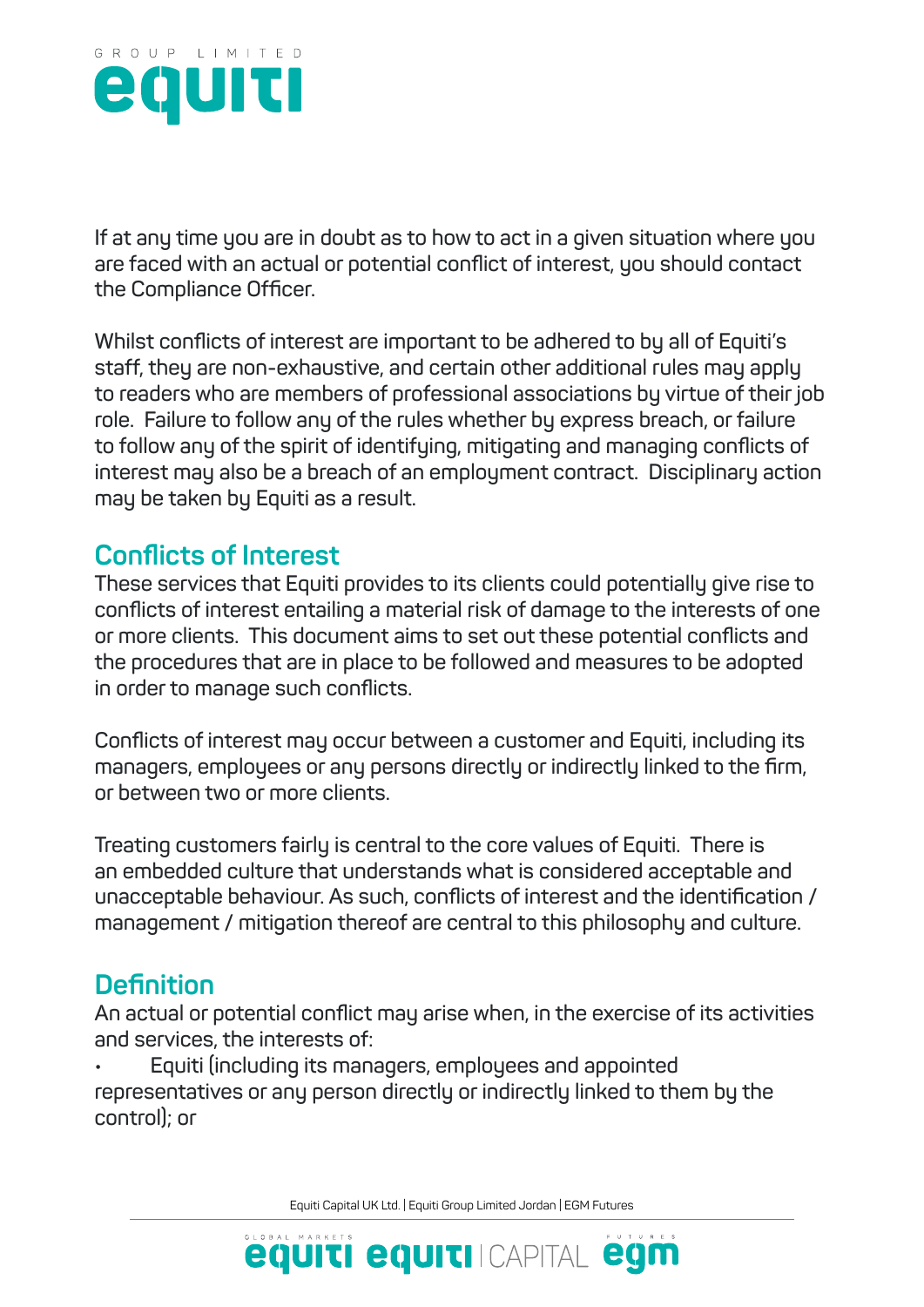

#### **• its associates;**

**and the interest of its clients, are directly or indirectly in competition, and which could significantly prejudice the client's interests.**

### **Identifying situations where a conflict may arise**

**The circumstances giving rise to conflicts of interest include all cases where there is a conflict between the:**

**• Interests of Equiti, an individual member of staff, certain persons directly or indirectly connected to Equiti; and the duty that Equiti owes to a client; or**

**• Differing interests of two or more clients, as Equiti owes a separate duty to each of them.**

**Conflicts of interests could prejudice a client in various ways, whether or not Equiti suffers any financial loss and independently of whether the actions or the motivations of the employees involved are intentional. For the purposes of identifying the types of conflicts of interest that arise, or may arise, Equiti must take into account, as a minimum whether the firm, a relevant person (e.g. a partner, employee or an appointed representative or a director, partner or employee of an appointed representative or a person who is directly involved in the provision of services to the firm or its appointed representative under an outsourcing agreement) or a person directly or indirectly linked by control to the firm:**

**• Is likely to make a financial gain, or avoid a financial loss, at the expense of the client;**

**• Has an interest in the outcome of the service to, or a transaction carried out for, a client which differs from the client's interest;**

**• Has a financial or other incentive to favour one client (or group of clients) over the interests of another;**

**• Carries on the same or similar business as the client; and/or**

**• Receives an inducement from a third party in the execution of the service provided to the client, other than the standard commission/fee for that service.**

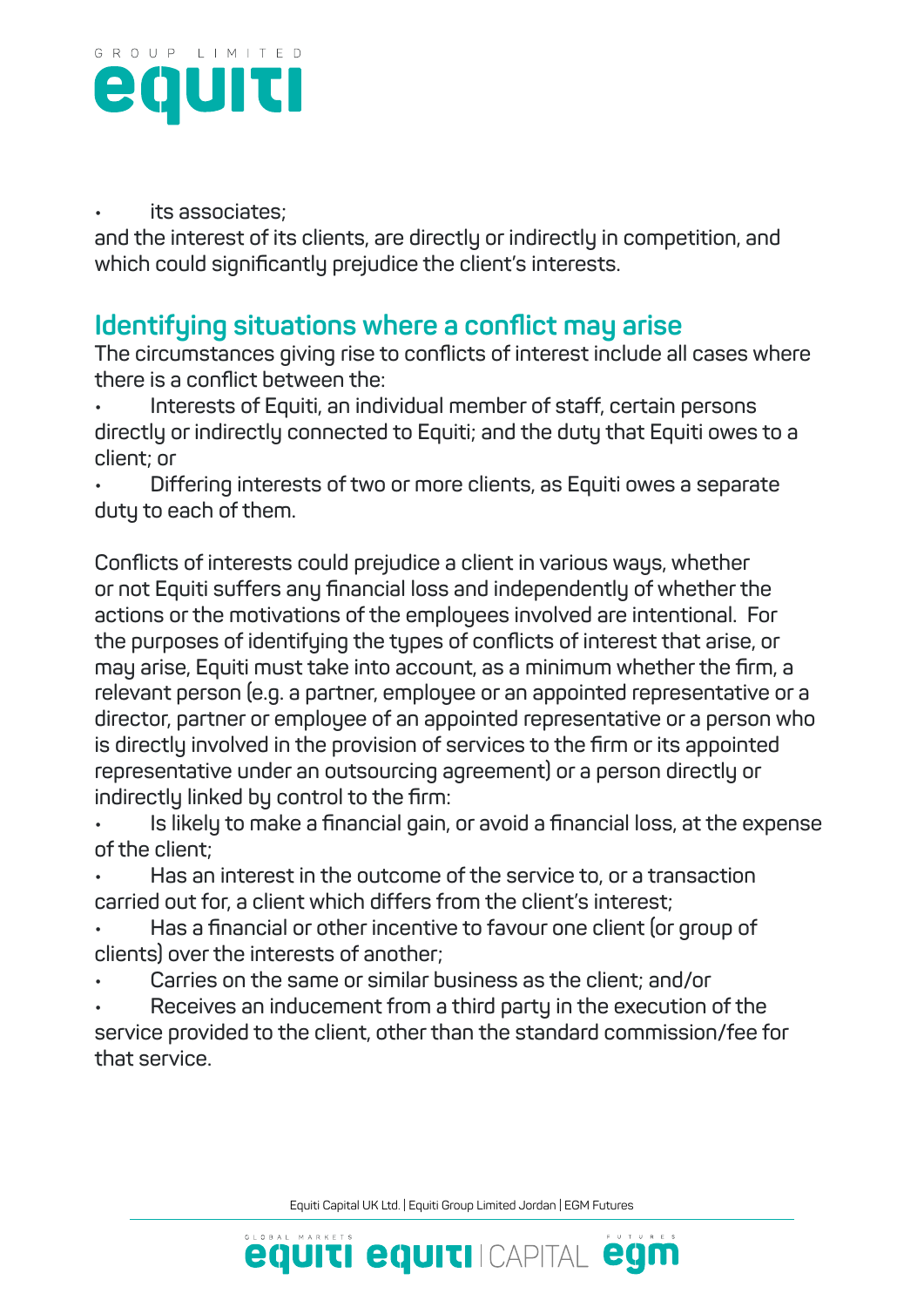

## **Generic Conflicts**

**Equiti has identified the following circumstances in which general types of potential conflicts of interest may arise:**

**• The firm or an associate undertakes designated investment business for other clients including its associates (and the clients of its associates);**

**• A partner or employee of the firm, or of an associate, is a director or partner of, holds or deals in securities of, or is otherwise interested in any company whose securities are held or dealt in on behalf of a client;**

**• A partner or employee of the firm, or of an associate, is involved in the management of any company whose securities are held or dealt in on behalf of a client;**

**• A transaction is effected in units or shares of a fund or company of which the firm or an associate is the manager, operator or adviser;**

**• A transaction is effected in securities in respect of which the firm or an associate, or a partner, director or employee of the firm or an associate, is contemporaneously trading or has traded on its/their own account or has either a long or short position;**

**• The firm may, when acting as agent for a client, match an order of the client with an order of another client for whom it is acting as agent.**

### **Prevention and management**

**Equiti has identified specific potential conflicts of interests, which may arise in relation to its activities. The general nature and/or source of these conflicts will be disclosed to clients before undertaking business in sufficient detail to enable the client to make an informed decision about the service in the context in which the conflict has arisen. For each potential situation, Equiti has analysed whether or not the risk is actual or potential for one or more of its clients.**

**It is not always possible to prevent actual conflicts of interest from arising. In that case Equiti will try to manage the conflicts of interests by segregating duties where possible or by establishing Chinese Walls. In certain circumstances, Equiti may have to decline to take on a new client.**

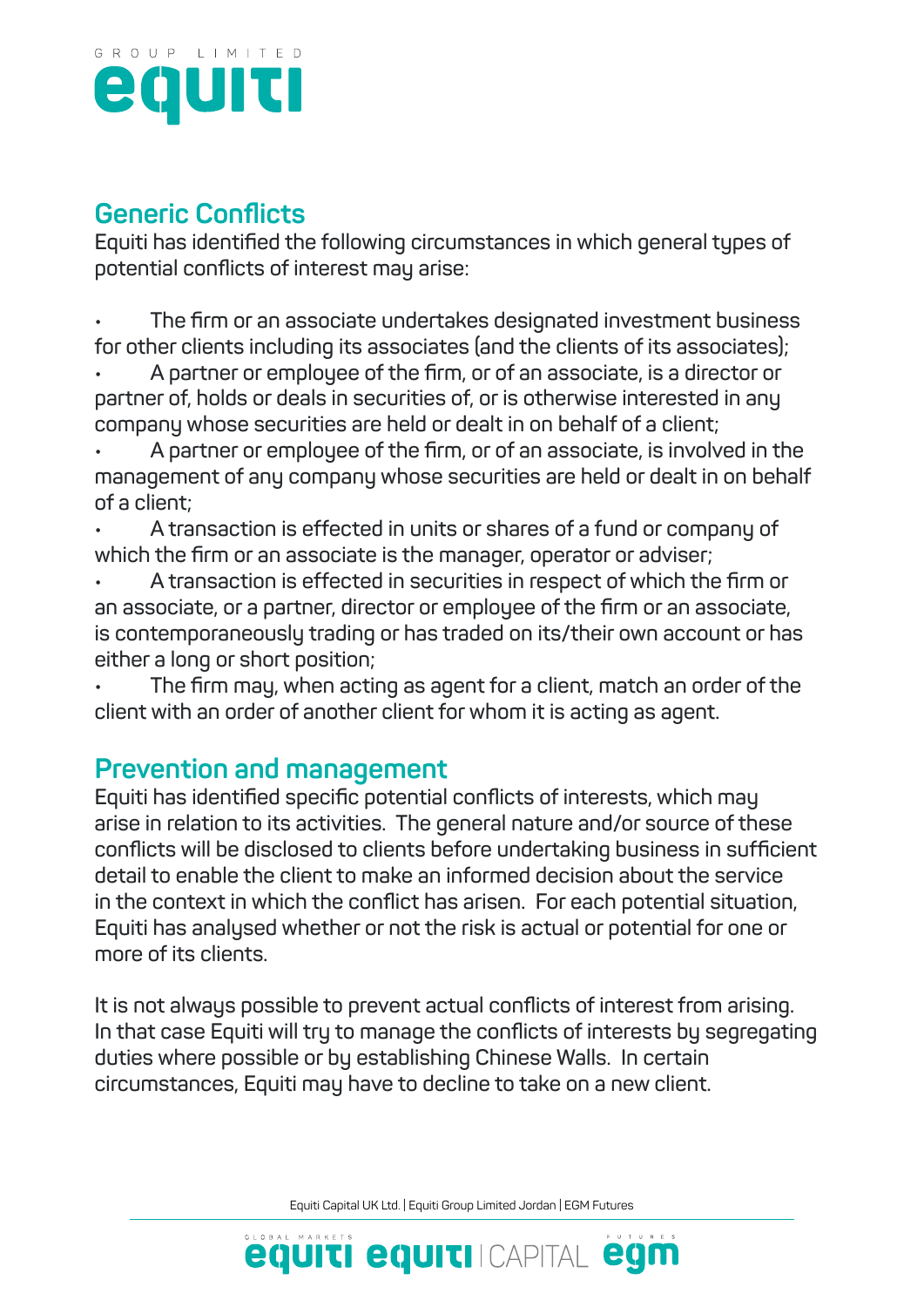

**If Equiti considers developing new products or services or making other changes to its business model or operations, Senior Management will consider whether any additional potential conflicts of interest arise.**

**Senior management will update the "Conflicts of Interest Policy" and "Register of Potential Conflicts of Interest" as necessary on an ongoing basis and formally consider the continued adequacy of the arrangements on an annual basis.**

## **Inducements including gifts and hospitality**

**Equiti maintains business relationships with third parties who may remunerate Equiti in the form of management and performance fees, which can constitute monetary or non-monetary benefits thereby impairing Equiti's fiduciary duties to the client. Such payments are classified as inducements. Further details are included in the Compliance Manual.**

**Gifts and hospitality could lead to potential conflicts of interest. No employee may accept from, or give to, any person any gift or other benefit that cannot properly be regarded as justifiable in all circumstances. Policies and procedures have been implemented to ensure that staff and their connected persons do not offer or accept gifts or inducements which may give the perception that decisions or actions are not impartial.**

**These policies are set out in the Compliance Manual. All employees must act with the highest standards of integrity to avoid any allegations of conflicts of interest.**

**A record is kept by the Compliance Officer of any gifts or hospitality received or given. Where an invitation to a hospitality event could be construed as being a business inducement, it must be declined and the Compliance Officer informed.**

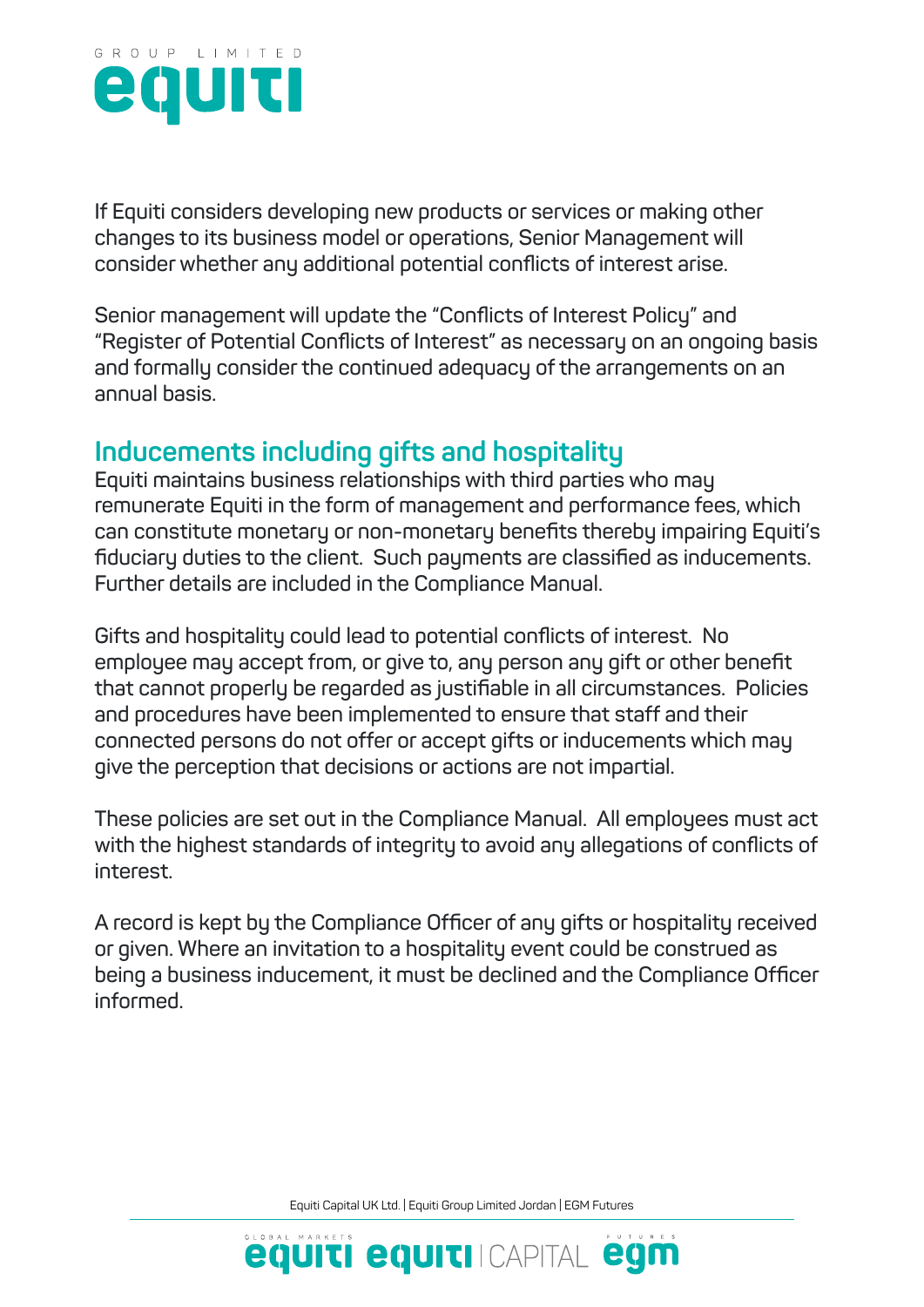

#### **Personal account dealing**

**Employees may only undertake personal investment activities that do not breach applicable law or regulation, do not unduly distract from their employment responsibilities and do not create an unacceptable risk to the company's reputation. Transactions should also be free from business and ethical conflicts of interest. Employees must never misuse proprietary or client confidential information in their personal dealings and must ensure that clients are never disadvantaged as a result of their dealings.**

**Equiti's Personal Account Dealing Policy has been established to ensure that personal account dealing by members of staff comply with this policy. This includes a requirement for pre-deal approval from the Compliance Officer. Such permission is normally only valid for 24 hours.**

**Equiti's Personal Account Dealing policy is set out in the firms' Compliance Manual.**

## **Outside employment, external Directorships and business interests**

**No employee may engage in any additional occupation without the consent of the Company. In certain circumstances, consent may be withheld.**

**Employees must not accept personal fiduciary appointments (such as trusteeships, Director appointments or executorships other than those resulting from family relationships) without first obtaining written approval from the COO or the Compliance Officer.**

## **Aggregation of orders**

**Where Equiti aggregates the orders of clients, it must ensure that this does not work to the overall disadvantage of any client whose order is to be aggregated. Equiti makes reference to this within the Order Execution Policy.**

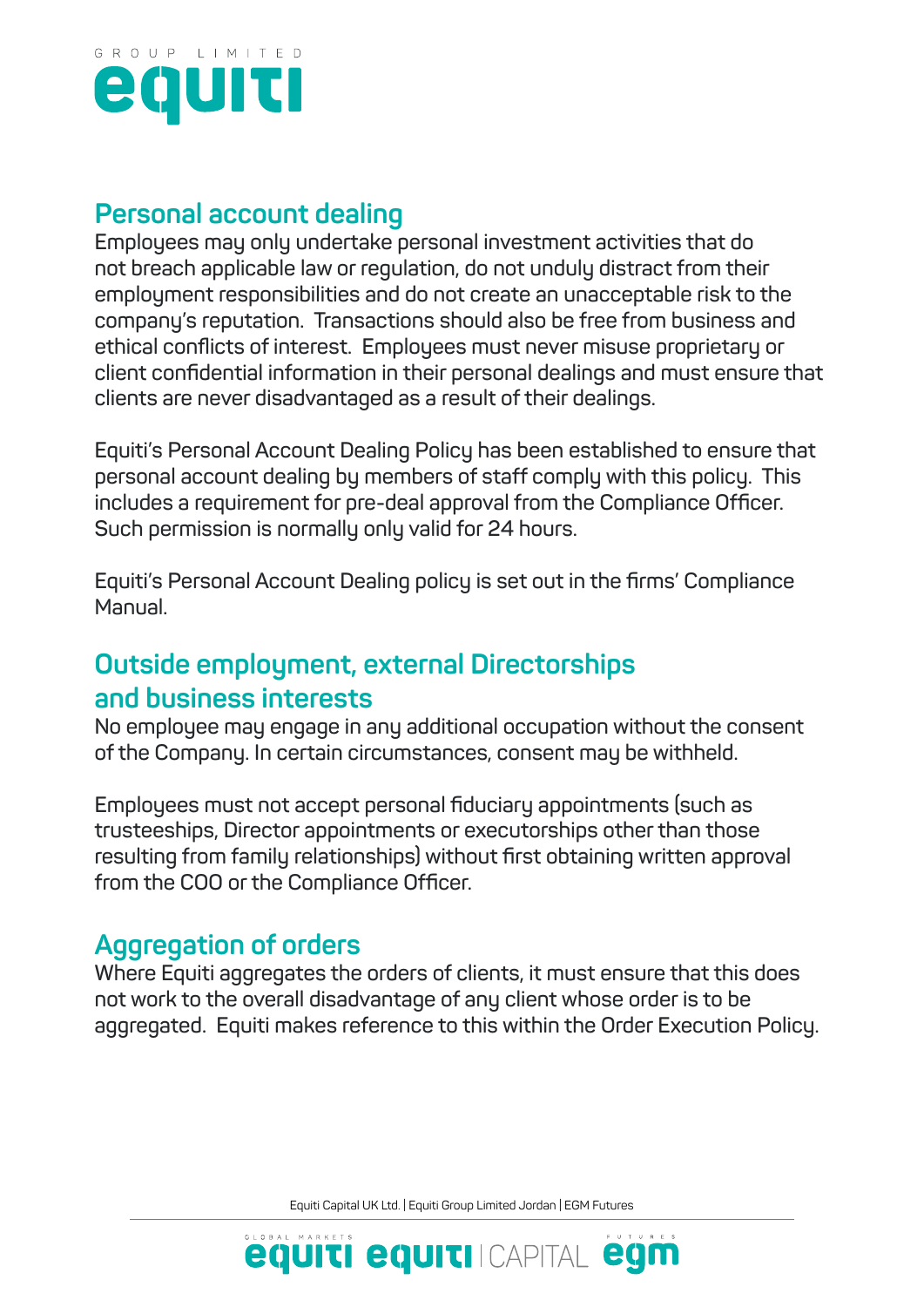

#### **Disclosure**

**In certain cases, Equiti may disclose the general nature and/or source of potential or actual conflicts to its client in writing before undertaking business on its behalf so that the client can decide whether or not to accept these potential conflicts.**

**If it is not possible to avoid or manage a conflict of interest, Equiti may have no choice but to decline to provide the service requested.**

## **Segregation of Duties**

**There are several distinct tasks within the investment management business that could lead to potential conflicts of interest that are mitigated by them being segregated from the individuals directly involved in the task.**

## **Information barriers**

**Equiti maintains appropriate policies in its internal policies detailing the potential use of "Insider Lists" and "Information Barriers" often known as Chinese Walls so as to limit or withhold the use of information that is pricesensitive, confidential, and could give rise to market abuse, restrictions on dealing, conflicts of interest, or any other improper or unethical activities.**

**The Compliance Officer monitors along with the relevant business line managers the effectiveness of any Information Barriers that may be required. In certain circumstances staff may need to be taken "across the wall", should this be required, the Compliance Officer must be notified and a record made thereof.**

## **Remuneration and Oversight**

**The management oversight and determination of appropriate remuneration of members of staff is conducted by Equiti's Senior Management. Remuneration is based on the overall results of the firm and is not based on the success of any particular transaction.**

**Remuneration for customer facing and sales staff should be partly based on business production.**